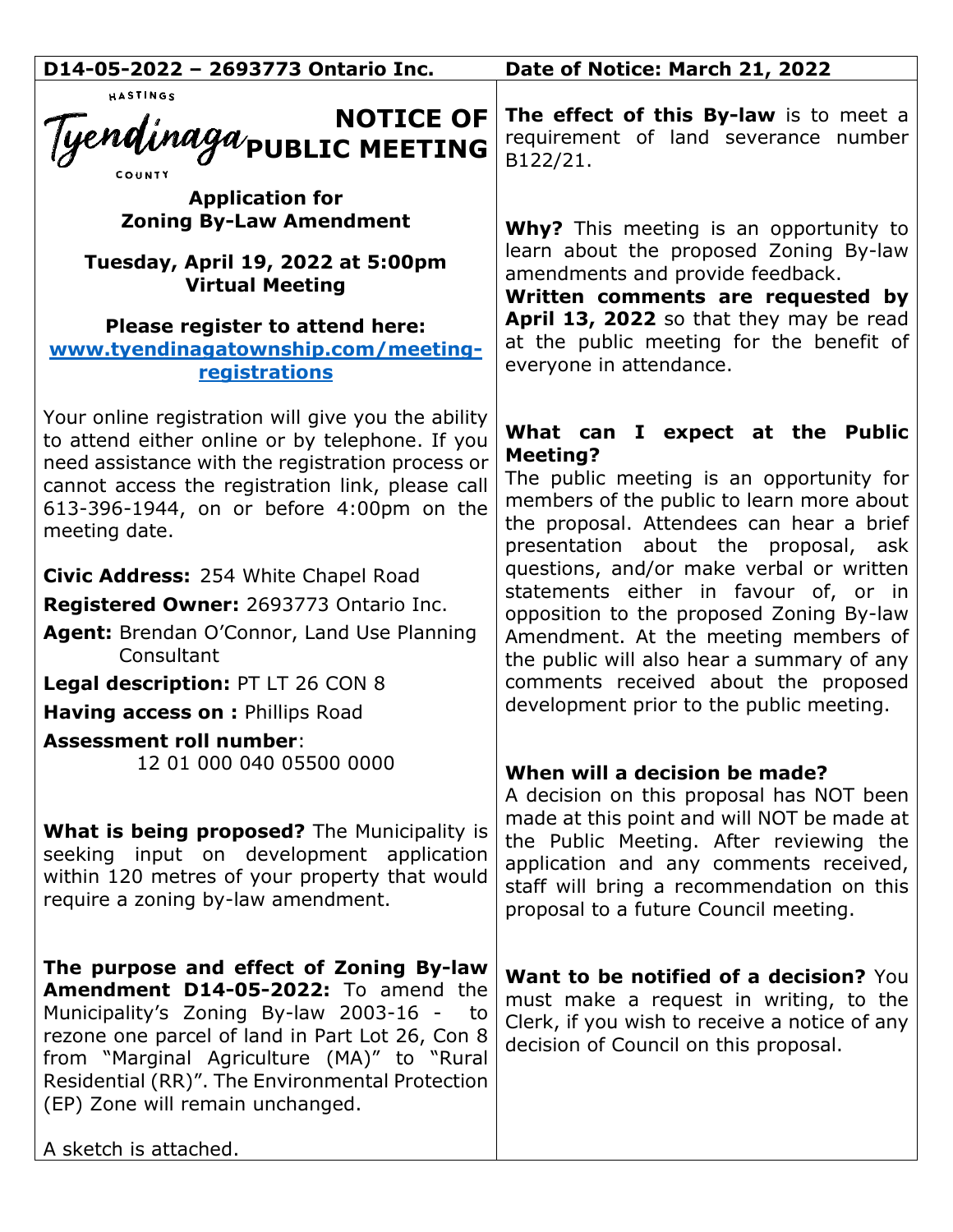### **D14-05-2022 – 2693773 Ontario Inc. Date of Notice: March 21, 2022**

#### **Your rights to appeal a decision:**

If a person or public body would otherwise have an ability to appeal the decision of the Council of the Township of Tyendinaga to the Ontario Land Tribunal (OLT) but the person or public body does not make oral submissions at a public meeting or make written submissions to the Township of Tyendinaga before the by-law is passed, the person or public body is not entitled to appeal the decision.

If a person or public body does not make oral submissions at a Public Meeting, or make written submissions to the Township of Tyendinaga before the proposed Zoning By-law is adopted, the person or public body may not be added as a party to the hearing of an appeal before the Ontario Land Tribunal (OLT) unless, in the opinion of the Tribunal, there are reasonable grounds to do so.

## **A note about information you may submit to the Municipality**:

Individuals who submit letters and other information to Council should be aware that any personal information contained within their communications may become part of the public record and may be made available through the Council agenda process.

This document can be made available in other accessible formats as soon as practical, upon request.

# **Where do I submit my comments?**

Please submit written comments to the Clerk, Yvonne Murphy of Township of Tyendinaga 859 Melrose Road Shannonville, ON K0K 3A0 Fax: 613-396-2080 Email: [clerk@tyendinagatownship.com](mailto:clerk@tyendinagatownship.com) Phone: 613-396-1944

**Questions? Want more information?** Ask the Clerk or CAO **Visit:** 859 Melrose Road, Shannonville, ON, Monday to Friday, 8:30am to 4:00pm **Phone:** 613-396-1944 | **Email:** [clerk@tyendinagatownship.com](mailto:clerk@tyendinagatownship.com) **Website:** www.tyendinagatownship.com